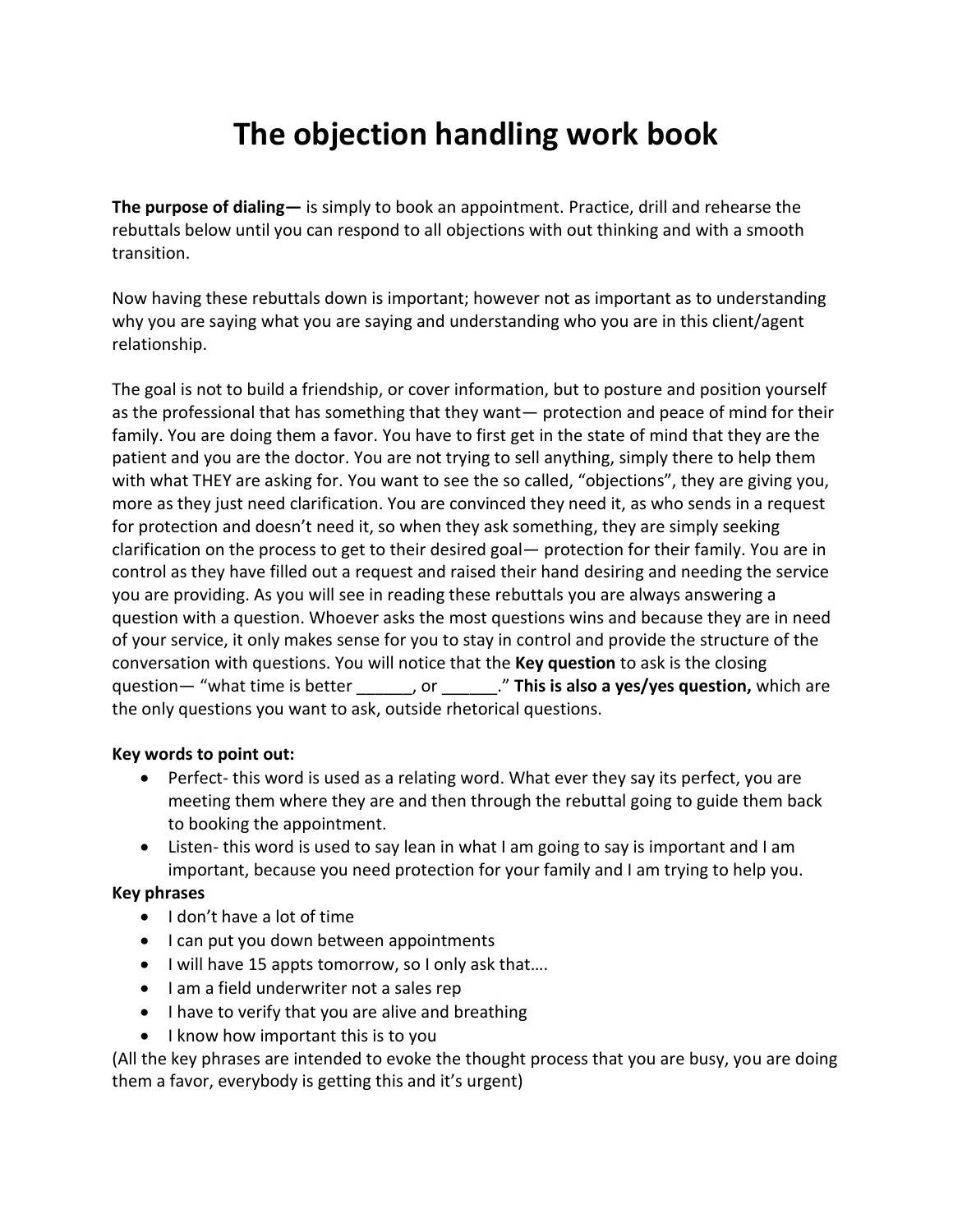#### **Actions steps to get better with objections**

- Massive Activity— the more you get them the better you will get
- Make sure you mind is right, remember you are the doctor they are the patient— read affirmations aloud, declaring you are the professional etc.
- Practice, drill, rehearse

**Key transitional phrase** to transitions from any objection they give you is: "*perfect the purpose of my call is to see what you will best qualify, now \_\_\_\_\_\_\_ let me ask you….."*

## *I got to go, call me back later*

 $\triangleright$  Perfect, listen , I am living the office myself and don't have time now. The purpose of the call was to set up a time to get back to you. What time are you typically back in the door from work? Ok I don't have that time, but will put you down at \_\_\_\_\_\_\_. The only thing I ask due to the amount of appointments I have scheduled, is to give me a window between and fit is that fair enough? Ok perfect ill be out there at that time to drop off the information you want and I look forward to meeting you and helping you then… have a great night.

#### *I already got it taken care of/ I am already meeting with another agent this week.*

 $\triangleright$  Perfect, now most families send back multiple request, to look at different options, compare and make sure they have the best plan for their family. Is it fair to assume you did the same thing? Ok, perfect, what ill do is get the information and options out to you that you haven't received, so you can do what you originally wanted and compare… now we are running behind, so I wont have a lot of time. I'll have about 5 minutes and can put you down between appointments either at \_\_\_\_\_, or \_\_\_\_\_\_\_ what time is better? Ok and because of our schedule, ill have about 15 appts that day, can you give me a window between and earliest perfect and the only thing I ask and expect because of our schedule is that you definitely make sure to be there… is that fair enough. Perfect I look forward to meeting you and helping you.

# *Can you tell me how much it is going to cost? ( The Quote Objection) and Can you send it to me in the mail?*

 $\triangleright$  Great question, now these plans are non medical, which means you don't have to give your blood, or pee in a cup. As a filed underwriter they just want me to verify you are alive and breathing and get the information out to you. Now we are running behind, so I wont have a lot of time, but can get you in either at paysing or what time is better.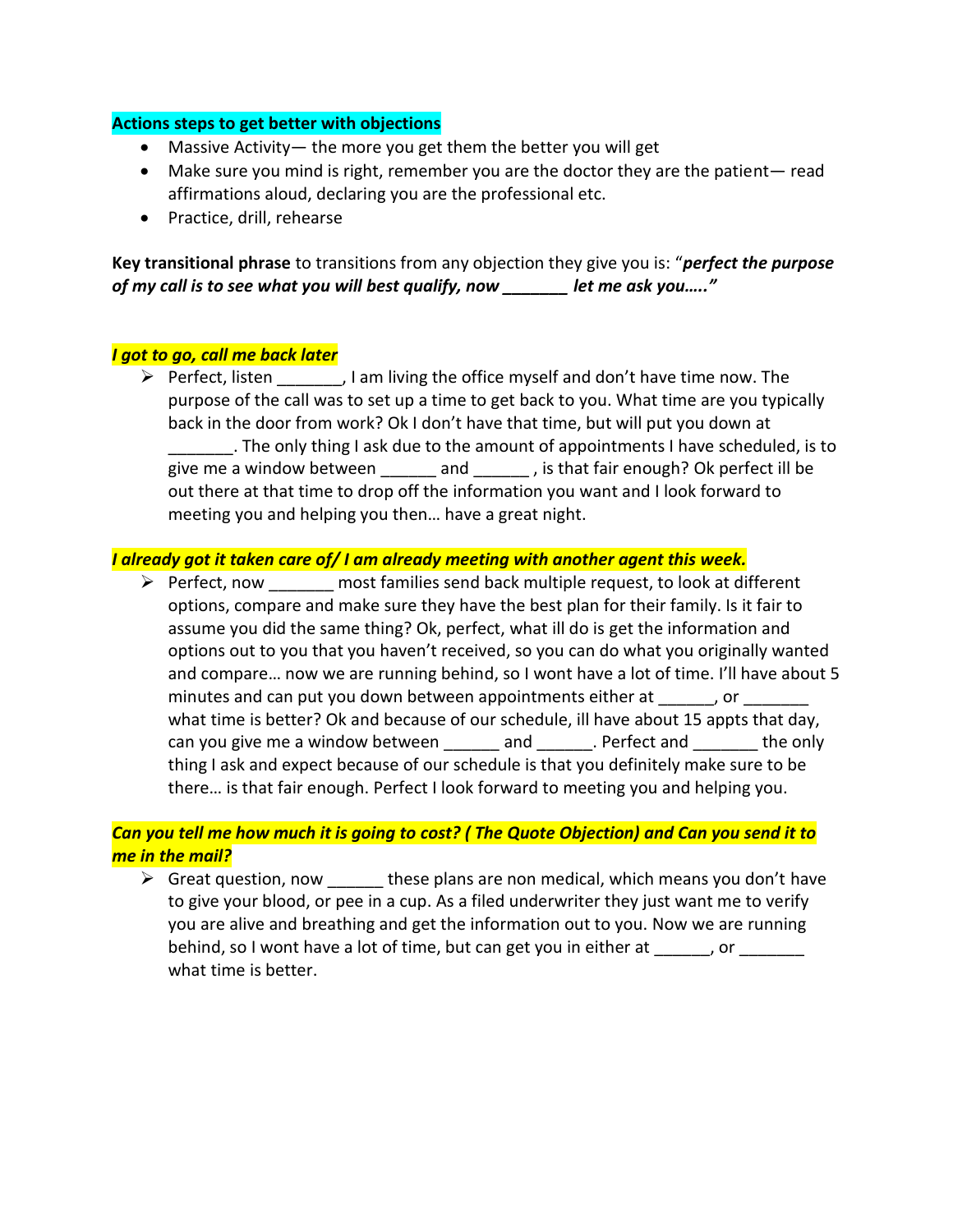#### *I don't have time this week, can you call me back next week (The Scheduling Objection)*

 $\triangleright$  Perfect, I definitely understand being busy the next couple of weeks they have me managing several different counties as were behind. Listen I know how important this is to YOU and YOUR family, so ill put down some notes to best accommodate. What time are you typically in the door from work? And your spouse? Ok what ill do is this, my schedule is booked the only two days I'm out there in that area, so I cant promise anything, but I know how important this is to you, so ill go ahead and see if I can reschedule my with an earlier time and get you in then. If I can't do that I will let you know and the only thing I ask as I'm trying to get you in, is to give me a window between  $\frac{1}{\sqrt{1-\frac{1}{2}}}\$  and  $\frac{1}{\sqrt{1-\frac{1}{2}}}\$  is that ok?

## *I have gotten multiple calls about the mortgage protection*

➢ *Yes most families do as its typical to fill out a couple of request to shop and compare and make sure you got the best plan for your family. Now listen \_\_\_\_\_\_ , I am a field underwriter not a sales rep, so we use over 10 carriers to best help each client and ill have about 15 appts tomorrow but can fit you in between appointments to get off the information dropped off to you either at \_\_\_\_\_\_, or \_\_\_\_\_\_\_ what time is better?* 

## **Objections specific to dealing with older leads**

#### *I don't remember filling this out.*

 $\triangleright$  I understand, to refresh your memory you put down your DOB is and your address is \_\_\_\_\_\_\_ and your loan amount is \_\_\_\_\_\_\_, is that correct? Perfect most families that send back the request like you did, want to ensure when they die that there is no financial hardship and they don't struggle with the house, does that sound like something that would have been important to you as well? Perfect my job is to get that information out to you that you originally requested as it shows you haven't received it. I will have 5 minutes to get this out to you between appointments at either \_\_\_\_\_, or \_\_\_\_\_\_\_ which time is better?

#### *I'm no longer interested.*

 $\triangleright$  Ok, and I know this was originally important to you like it is every family that sends back the request. Are you no longer interested because you don't believe you can afford it, or you don't think you will qualify?

## **(***I can't afford it)*

 $\triangleright$  ok, I am a filed underwriter, not a sales person, so what I will do is look at the carriers and options that will fit your budget, now listen we are behind, so I wont have a lot of time, but I can fit you in between appointments at either \_\_\_\_\_\_, or \_\_\_\_\_ to drop this off for you, what time is better?